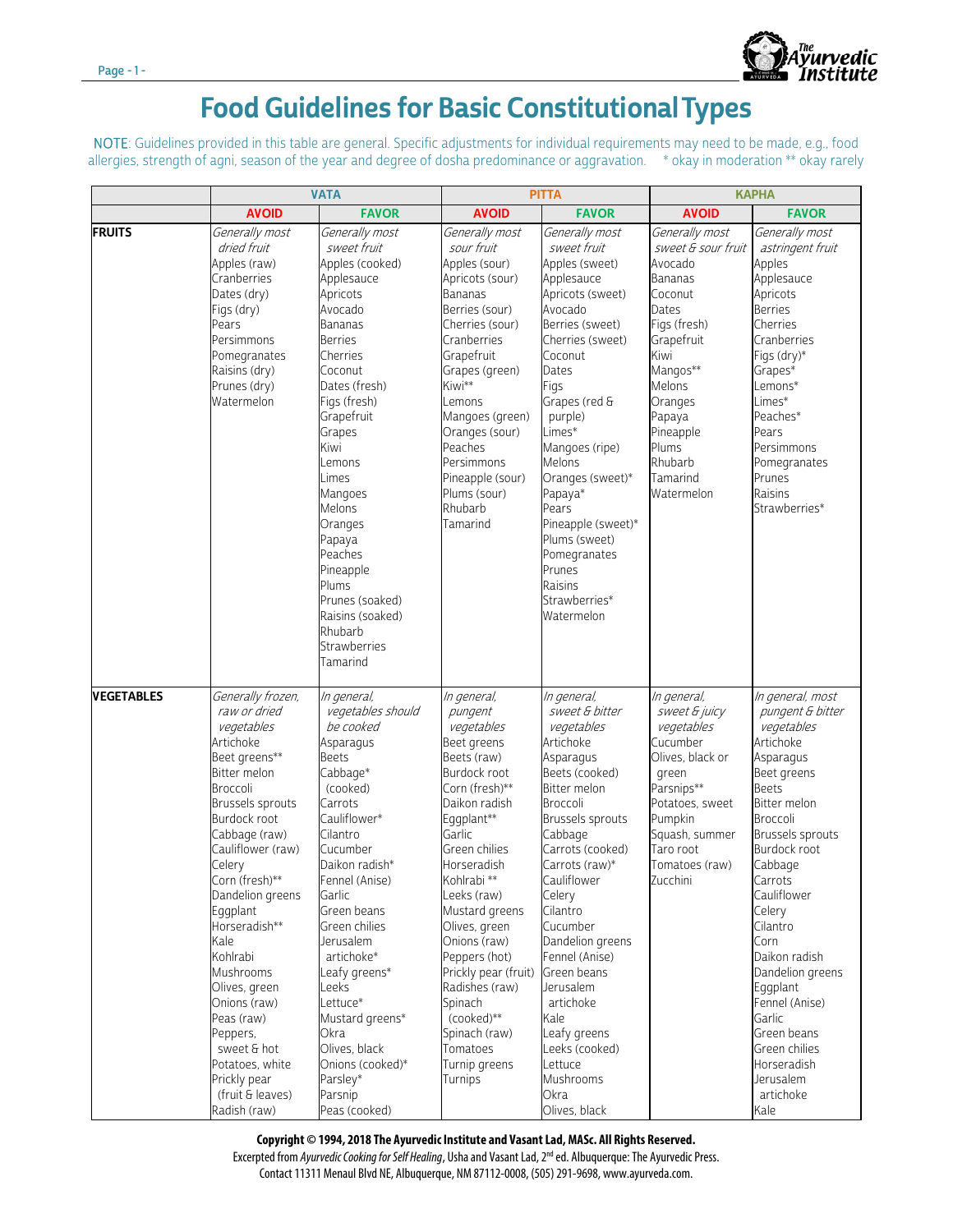

|                   | <b>VATA</b>                                                                                                                                                                                                                                                               |                                                                                                                                                                                                                      | <b>PITTA</b>                                                                                                         |                                                                                                                                                                                                                                                                                                                         | <b>KAPHA</b>                                                                                                       |                                                                                                                                                                                                                                                                                                                                                                          |
|-------------------|---------------------------------------------------------------------------------------------------------------------------------------------------------------------------------------------------------------------------------------------------------------------------|----------------------------------------------------------------------------------------------------------------------------------------------------------------------------------------------------------------------|----------------------------------------------------------------------------------------------------------------------|-------------------------------------------------------------------------------------------------------------------------------------------------------------------------------------------------------------------------------------------------------------------------------------------------------------------------|--------------------------------------------------------------------------------------------------------------------|--------------------------------------------------------------------------------------------------------------------------------------------------------------------------------------------------------------------------------------------------------------------------------------------------------------------------------------------------------------------------|
|                   | <b>AVOID</b>                                                                                                                                                                                                                                                              | <b>FAVOR</b>                                                                                                                                                                                                         | <b>AVOID</b>                                                                                                         | <b>FAVOR</b>                                                                                                                                                                                                                                                                                                            | <b>AVOID</b>                                                                                                       | <b>FAVOR</b>                                                                                                                                                                                                                                                                                                                                                             |
| <b>VEGETABLES</b> | Squash, winter<br>Tomatoes<br>(cooked)**<br>Tomatoes (raw)<br>Turnips<br>Wheat grass,<br>sprouts                                                                                                                                                                          | Potatoes, sweet<br>Pumpkin<br>Radishes<br>$(cooked)*$<br>Rutabaga<br>Spaghetti squash*<br>Spinach (cooked)*<br>Spinach (raw)*<br>Sprouts*<br>Squash, summer<br>Taro root<br>Turnip greens*<br>Watercress<br>Zucchini |                                                                                                                      | Onions (cooked)<br>Parsley<br>Parsnips<br>Peas<br>Peppers, sweet<br>Potatoes.<br>sweet & white<br>Prickly pear<br>(leaves)<br>Pumpkin<br>Radishes (cooked)<br>Rutabaga<br>Spaghetti squash<br>Sprouts (not<br>spicy)<br>Squash, winter<br>and summer<br>Taro root<br>Watercress*<br>Wheat grass,<br>sprouts<br>Zucchini |                                                                                                                    | Kohlrabi<br>Leafy greens<br>Leeks<br>Lettuce<br>Mushrooms<br>Mustard greens<br>Okra<br>Onions<br>Parsley<br>Peas<br>Peppers,<br>sweet & hot<br>Potatoes, white<br>Prickly pear<br>(fruit & leaves)<br>Radishes<br>Rutabaga<br>Spaghetti squash*<br>Spinach<br>Sprouts<br>Squash, winter<br>Tomatoes<br>(cooked)<br>Turnip greens<br>Turnips<br>Watercress<br>Wheat grass |
| <b>GRAINS</b>     | Barley<br>Bread (with<br>yeast)<br><b>Buckwheat</b><br>Cereals (cold, dry<br>or puffed)<br>Corn<br>Couscous<br>Crackers<br>Granola<br>Millet<br>Muesli<br>Oat bran<br>Oats (dry)<br>Pasta**<br>Polenta**<br>Rice cakes**<br>Rye<br>Sago<br>Spelt<br>Tapioca<br>Wheat bran | Amaranth*<br>Durham flour<br>Oats (cooked)<br>Pancakes<br>Quinoa<br>Rice (all kinds)<br>Seitan (wheat<br>meat)<br>Sprouted wheat<br>bread (Essene)<br>Wheat                                                          | Bread (with<br>yeast)<br>Buckwheat<br>Corn<br>Millet<br>Muesli**<br>Oats (dry)<br>Polenta**<br>Rice (brown)**<br>Rye | Amaranth<br>Barley<br>Cereal, dry<br>Couscous<br>Crackers<br>Durham flour<br>Granola<br>Oat bran<br>Oats (cooked)<br>Pancakes<br>Pasta<br>Quinoa<br>Rice (basmati,<br>white, wild)<br>Rice cakes<br>Seitan (wheat<br>meat)<br>Spelt<br>Sprouted wheat<br>bread (Essene)<br>Tapioca<br>Wheat<br>Wheat bran               | Bread (with yeast)<br>Oats (cooked)<br>Pancakes<br>Pasta**<br>Rice (brown,<br>white)<br>Rice cakes**<br>Wheat      | Amaranth*<br>Barley<br>Buckwheat<br>Cereal (cold, dry<br>or puffed)<br>Corn<br>Couscous<br>Crackers<br>Durham flour*<br>Granola<br>Millet<br>Muesli<br>Oat bran<br>Oats (dry)<br>Polenta<br>Quinoa*<br>Rice (basmati,<br>wild)*<br>Rye<br>Seitan (wheat<br>meat)<br>Spelt*<br>Sprouted wheat<br>bread (Essene)<br>Tapioca<br>Wheat bran                                  |
| <b>LEGUMES</b>    | Aduki beans<br><b>Black beans</b><br>Black-eyed peas<br>Chick peas<br>(garbanzo beans)<br>Kidney beans<br>Lentils (brown)<br>Lima beans<br>Miso**                                                                                                                         | Lentils (red)*<br>Mung beans<br>Mung dal<br>Soy cheese*<br>Soy milk*<br>Soy sauce*<br>Soy sausages*<br>Tofu*<br>Tur dal                                                                                              | Miso<br>Soy sauce<br>Soy sausages<br>Tur dal<br>Urad dal                                                             | Aduki beans<br><b>Black beans</b><br>Black-eyed peas<br>Chick peas<br>(garbanzo beans)<br>Kidney beans<br>Lentils, brown<br>& red<br>Lima beans                                                                                                                                                                         | Kidney beans<br>Soy beans<br>Soy cheese<br>Soy flour<br>Soy powder<br>Soy sauce<br>Tofu (cold)<br>Urad dal<br>Miso | Aduki beans<br><b>Black beans</b><br>Black-eyed peas<br>Chick peas<br>(garbanzo beans)<br>Lentils (red &<br>brown)<br>Lima beans<br>Mung beans*                                                                                                                                                                                                                          |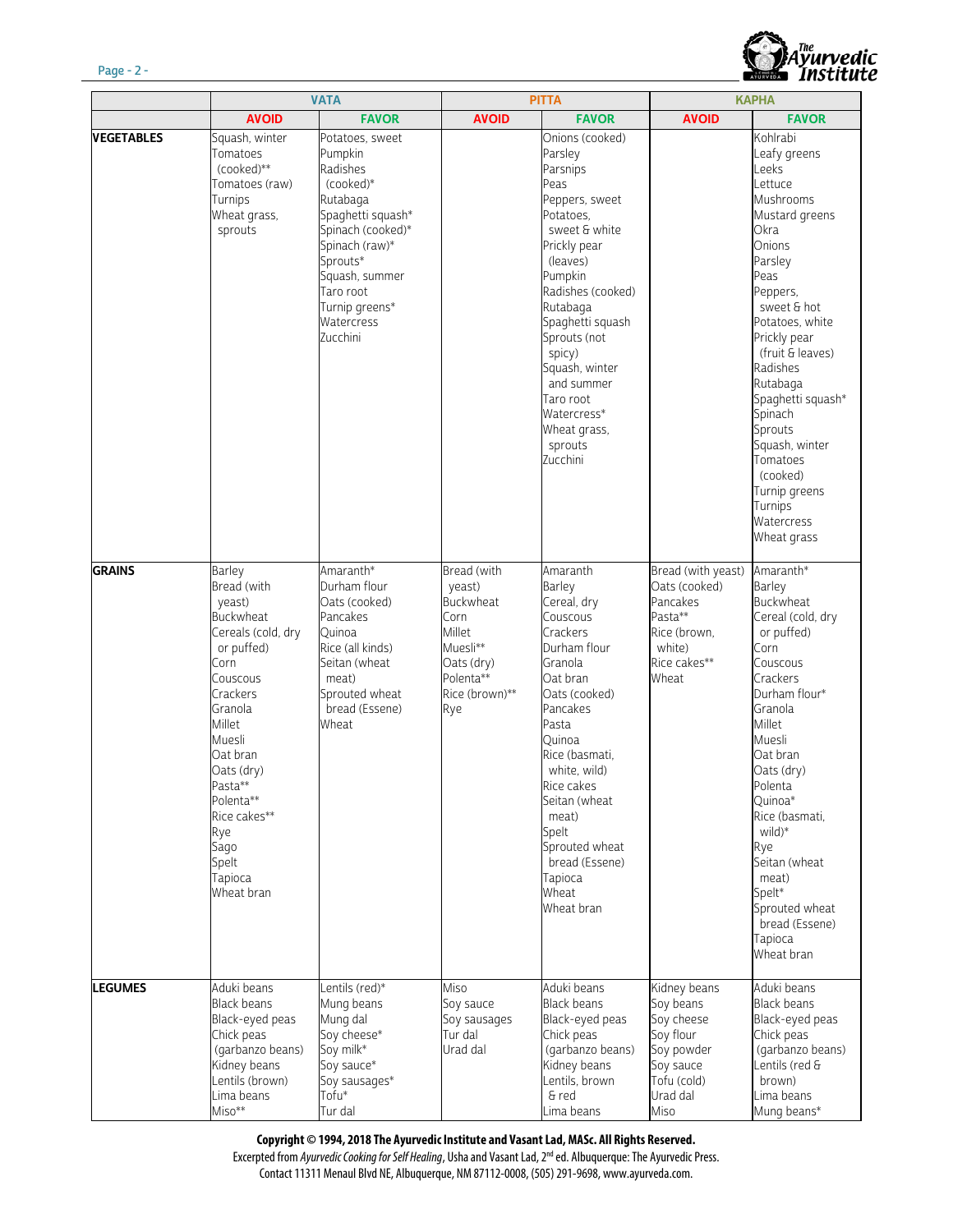

|                     | <b>VATA</b>                                                                                                              |                                                                                                                                                                                                                                                     | <b>PITTA</b>                                                                                                                                                                                                                                  |                                                                                                                                                                                                           | <b>KAPHA</b>                                                                                                                                                                     |                                                                                                                                                                                                         |
|---------------------|--------------------------------------------------------------------------------------------------------------------------|-----------------------------------------------------------------------------------------------------------------------------------------------------------------------------------------------------------------------------------------------------|-----------------------------------------------------------------------------------------------------------------------------------------------------------------------------------------------------------------------------------------------|-----------------------------------------------------------------------------------------------------------------------------------------------------------------------------------------------------------|----------------------------------------------------------------------------------------------------------------------------------------------------------------------------------|---------------------------------------------------------------------------------------------------------------------------------------------------------------------------------------------------------|
|                     | <b>AVOID</b>                                                                                                             | <b>FAVOR</b>                                                                                                                                                                                                                                        | <b>AVOID</b>                                                                                                                                                                                                                                  | <b>FAVOR</b>                                                                                                                                                                                              | <b>AVOID</b>                                                                                                                                                                     | <b>FAVOR</b>                                                                                                                                                                                            |
| <b>LEGUMES</b>      | Navy beans<br>Peas (dried)<br>Pinto beans<br>Soy beans<br>Soy flour<br>Soy powder<br>Split peas<br>Tempeh<br>White beans | Urad dal                                                                                                                                                                                                                                            |                                                                                                                                                                                                                                               | Mung beans<br>Mung dal<br>Navy beans<br>Peas (dried)<br>Pinto beans<br>Soy beans<br>Soy cheese<br>Soy flour*<br>Soy milk<br>Soy powder*<br>Split peas<br>Tempeh<br>Tofu<br>White beans                    |                                                                                                                                                                                  | Mung dal*<br>Navy beans<br>Peas (dried)<br>Pinto beans<br>Soy milk<br>Soy sausages<br>Split peas<br>Tempeh<br>Tofu (hot)*<br>Tur dal<br>White beans                                                     |
| <b>DAIRY</b>        | Cow's milk<br>(powdered)<br>Goat's milk<br>(powdered)<br>Yogurt (plain,<br>frozen or w/ fruit)                           | Most dairy is good!<br><b>Butter</b><br><b>Buttermilk</b><br><b>Butter</b><br>Cheese (hard)*<br>Cheese (soft)<br>Cottage cheese<br>Cow's milk<br>Ghee<br>Goat's cheese<br>Goat's milk<br>Ice cream*<br>Sour cream*<br>Yogurt (diluted<br>& spiced)* | Butter (salted)<br><b>Buttermilk</b><br>Cheese (hard)<br>Sour cream<br>Yogurt (plain,<br>frozen or w/fruit)                                                                                                                                   | Butter (unsalted)<br>Cheese (soft, not<br>aged, unsalted)<br>Cottage cheese<br>Cow's milk<br>Ghee<br>Goat's milk<br>Goat's cheese<br>(soft, unsalted)<br>lce cream<br>Yogurt (freshly<br>made & diluted)* | Butter (salted)<br><b>Butter</b><br>(unsalted)**<br>Cheese (soft &<br>hard)<br>Cow's milk<br>Ice cream<br>Sour cream<br>Yogurt (plain,<br>frozen or w/fruit)                     | Buttermilk*<br>Cottage cheese<br>(from skimmed)<br>qoat's milk)<br>Ghee*<br>Goat's cheese<br>(unsalted & not<br>aged)*<br>Goat's milk, skim<br>Yogurt (diluted)                                         |
| <b>ANIMAL FOODS</b> | Lamb<br>Pork<br>Rabbit<br>Venison<br>Turkey (white)                                                                      | Beef<br><b>Buffalo</b><br>Chicken (dark)<br>Chicken (white)*<br>Duck<br>Eggs<br>Fish (freshwater<br>or sea)<br>Salmon<br>Sardines<br>Seafood<br>Shrimp<br>Tuna fish<br>Turkey (dark)                                                                | Beef<br>Chicken (dark)<br><b>Duck</b><br>Eggs (yolk)<br>Fish (sea)<br>Lamb<br>Pork<br>Salmon<br>Sardines<br>Seafood<br>Tuna fish<br>Turkey (dark)                                                                                             | <b>Buffalo</b><br>Chicken (white)<br>Eggs (albumen or<br>white only)<br>Fish (freshwater)<br>Rabbit<br>Shrimp*<br>Turkey (white)<br>Venison                                                               | Beef<br><b>Buffalo</b><br>Chicken (dark)<br><b>Duck</b><br>Fish (sea)<br>Lamb<br>Pork<br>Salmon<br><b>Sardines</b><br>Seafood<br>Tuna fish<br>Turkey (dark)                      | Chicken (white)<br>Eggs<br>Fish (freshwater)<br>Rabbit<br>Shrimp<br>Turkey (white)<br>Venison                                                                                                           |
| <b>CONDIMENTS</b>   | Chocolate<br>Horseradish                                                                                                 | Black pepper*<br>Chutney, mango<br>(sweet or spicy)<br>Chili peppers*<br>Coriander leaves*<br>Dulse<br>Gomasio<br>Hijiki<br>Kelp<br>Ketchup<br>Kombu<br>Lemon<br>Lime                                                                               | Chili pepper<br>Chocolate<br>Chutney, mango<br>(spicy)<br>Gomasio<br>Horseradish<br>Kelp<br>Ketchup<br>Mustard<br>Lemon<br>Lime pickle<br>Mango pickle<br>Mayonnaise<br>Pickles<br>Salt (in excess)<br>Scallions<br>Soy sauce<br>Mango pickle | Black pepper*<br>Chutney, mango<br>(sweet)<br>Coriander leaves<br>Dulse*<br>Hijiki*<br>Kombu*<br>Lime*<br>Sprouts<br>Salt*<br>Seaweed*<br>Tamari*                                                         | Chocolate<br>Chutney, mango<br>(sweet)<br>Gomasio<br>Kelp<br>Ketchup**<br>Lime<br>Lime pickle<br>Mango pickle<br>Mayonnaise<br>Pickles<br>Salt<br>Soy sauce<br>Tamari<br>Vinegar | Black pepper<br>Chili Peppers<br>Chutney, mango<br>(spicy)<br>Coriander leaves<br>Dulse*<br>Hijiki*<br>Horseradish<br>Lemon*<br>Mustard (without<br>vinegar)<br><b>Scallions</b><br>Seaweed*<br>Sprouts |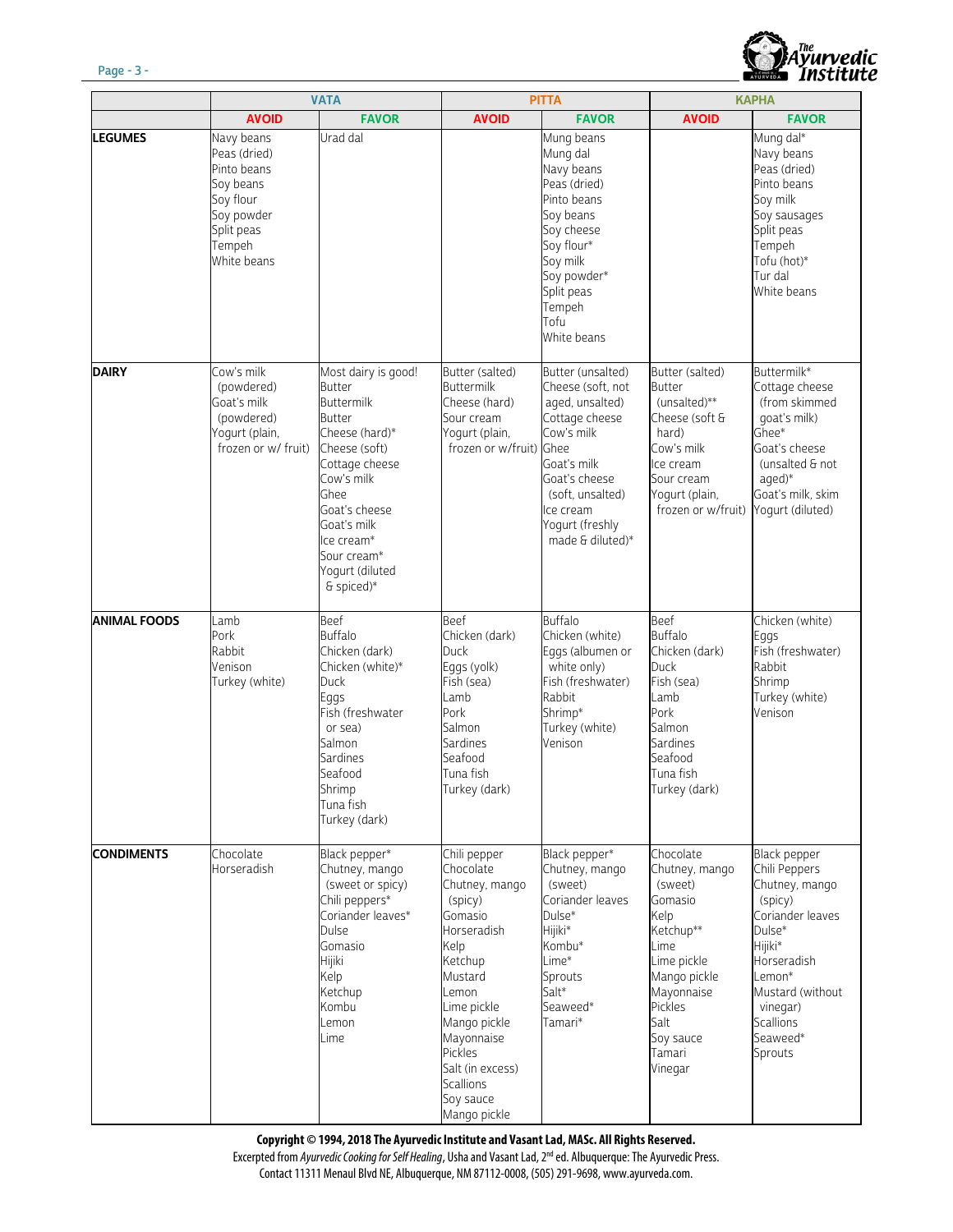

|                   | <b>VATA</b>                                                                                                                                                      |                                                                                                                                                                                                                       | <b>PITTA</b>                                                                                                                                                                                 |                                                                                                                                                                                                            | <b>KAPHA</b>                                                                                                                                                                                                      |                                                                                                                                                                       |
|-------------------|------------------------------------------------------------------------------------------------------------------------------------------------------------------|-----------------------------------------------------------------------------------------------------------------------------------------------------------------------------------------------------------------------|----------------------------------------------------------------------------------------------------------------------------------------------------------------------------------------------|------------------------------------------------------------------------------------------------------------------------------------------------------------------------------------------------------------|-------------------------------------------------------------------------------------------------------------------------------------------------------------------------------------------------------------------|-----------------------------------------------------------------------------------------------------------------------------------------------------------------------|
|                   | <b>AVOID</b>                                                                                                                                                     | <b>FAVOR</b>                                                                                                                                                                                                          | <b>AVOID</b>                                                                                                                                                                                 | <b>FAVOR</b>                                                                                                                                                                                               | <b>AVOID</b>                                                                                                                                                                                                      | <b>FAVOR</b>                                                                                                                                                          |
| <b>CONDIMENTS</b> |                                                                                                                                                                  | Lime pickle<br>Mayonnaise<br>Mustard<br>Pickles<br>Salt<br><b>Scallions</b><br>Seaweed<br>Soy sauce<br>Sprouts*<br>Tamari<br>Vinegar                                                                                  | Vinegar                                                                                                                                                                                      |                                                                                                                                                                                                            |                                                                                                                                                                                                                   |                                                                                                                                                                       |
| <b>NUTS</b>       | None                                                                                                                                                             | In moderation:<br>Almonds<br><b>Black walnuts</b><br><b>Brazil nuts</b><br>Cashews<br>Charole<br>Coconut<br>Filberts<br><b>Hazelnuts</b><br>Macadamia nuts<br>Peanuts<br>Pecans<br>Pine nuts<br>Pistachios<br>Walnuts | Almonds (with<br>skin)<br><b>Black walnuts</b><br>Brazil nuts<br>Cashews<br><b>Filberts</b><br><b>Hazelnuts</b><br>Macadamia nuts<br>Peanuts<br>Pecans<br>Pine nuts<br>Pistachios<br>Walnuts | Almonds (soaked<br>and peeled)<br>Charole<br>Coconut                                                                                                                                                       | Almonds (soaked<br>and peeled)**<br><b>Black walnuts</b><br>Brazil nuts<br>Cashews<br>Coconut<br><b>Filberts</b><br><b>Hazelnuts</b><br>Macadamia nuts<br>Peanuts<br>Pecans<br>Pine nuts<br>Pistachios<br>Walnuts | Charole                                                                                                                                                               |
| <b>SEEDS</b>      | Popcorn<br>Psyllium**                                                                                                                                            | Chia<br>Flax<br>Halva<br>Pumpkin<br>Sesame<br>Sunflower<br>Tahini                                                                                                                                                     | Chia<br>Sesame<br>Tahini                                                                                                                                                                     | Flax<br>Halva<br>Popcorn (no salt,<br>buttered)<br>Psyllium<br>Pumpkin*<br>Sunflower                                                                                                                       | Halva<br>Psyllium**<br>Sesame<br>Tahini                                                                                                                                                                           | Chia<br>$Flax*$<br>Popcorn (no salt,<br>no butter)<br>Pumpkin*<br>Sunflower*                                                                                          |
| OILS              | Flax seed                                                                                                                                                        | For internal & external Almond<br>use:<br>(most suitable at top of Corn<br>list)<br>Sesame<br>Ghee<br>Olive<br>Most other oils<br>External use only:<br>Coconut<br>Avocado                                            | Apricot<br>Safflower<br>Sesame                                                                                                                                                               | For internal &<br>external use:<br>(most suitable at top Coconut<br>of list)<br>Sunflower<br>Ghee<br>Canola<br>Olive<br>Soy<br>Flax seed<br>Primrose<br>Walnut<br>External use only:<br>Avocado<br>Coconut | Avocado<br>Apricot<br>Flax seed**<br>Olive<br>Primrose<br>Safflower<br>Sesame (internal)<br>Soy<br>Walnut                                                                                                         | For internal &<br>external use in<br>small amounts:<br>(Most suitable at top<br>of list)<br>Corn<br>Canola<br>Sesame (external)<br>Sunflower<br>Ghee<br>Almond        |
| <b>BEVERAGES</b>  | Alcohol (hard:<br>red wine)<br>Apple juice<br><b>Black</b> tea<br>Caffeinated<br>beverages<br>Carbonated drinks<br>Chocolate milk<br>Coffee<br>Cold dairy drinks | Alcohol (beer:<br>white wine)*<br>Almond milk<br>Aloe vera juice<br>Apple cider<br>Apricot juice<br>Berry juice (except<br>for cranberry)<br>Carob <sup>*</sup><br>Carrot juice                                       | Alcohol (hard:<br>red & sweet<br>wine)<br>Apple cider<br>Berry juice (sour)<br>Caffeinated<br>beverages<br>Carbonated<br>drinks                                                              | Alcohol (beer;<br>dry white wine)*<br>Almond milk<br>Aloe vera juice<br>Apple juice<br>Apricot juice<br>Berry juice (sweet)<br>Black tea*<br>Carob                                                         | Alcohol (hard;<br>beer; sweet<br>wine)<br>Almond milk<br>Caffeinated<br>beverages**<br>Carbonated<br>drinks<br>Cherry juice<br>(sour)                                                                             | Alcohol (dry wine,<br>red or white)*<br>Aloe vera juice<br>Apple cider<br>Apple juice*<br>Apricot juice<br>Berry juice<br>Black tea (spiced)<br>Carob<br>Carrot juice |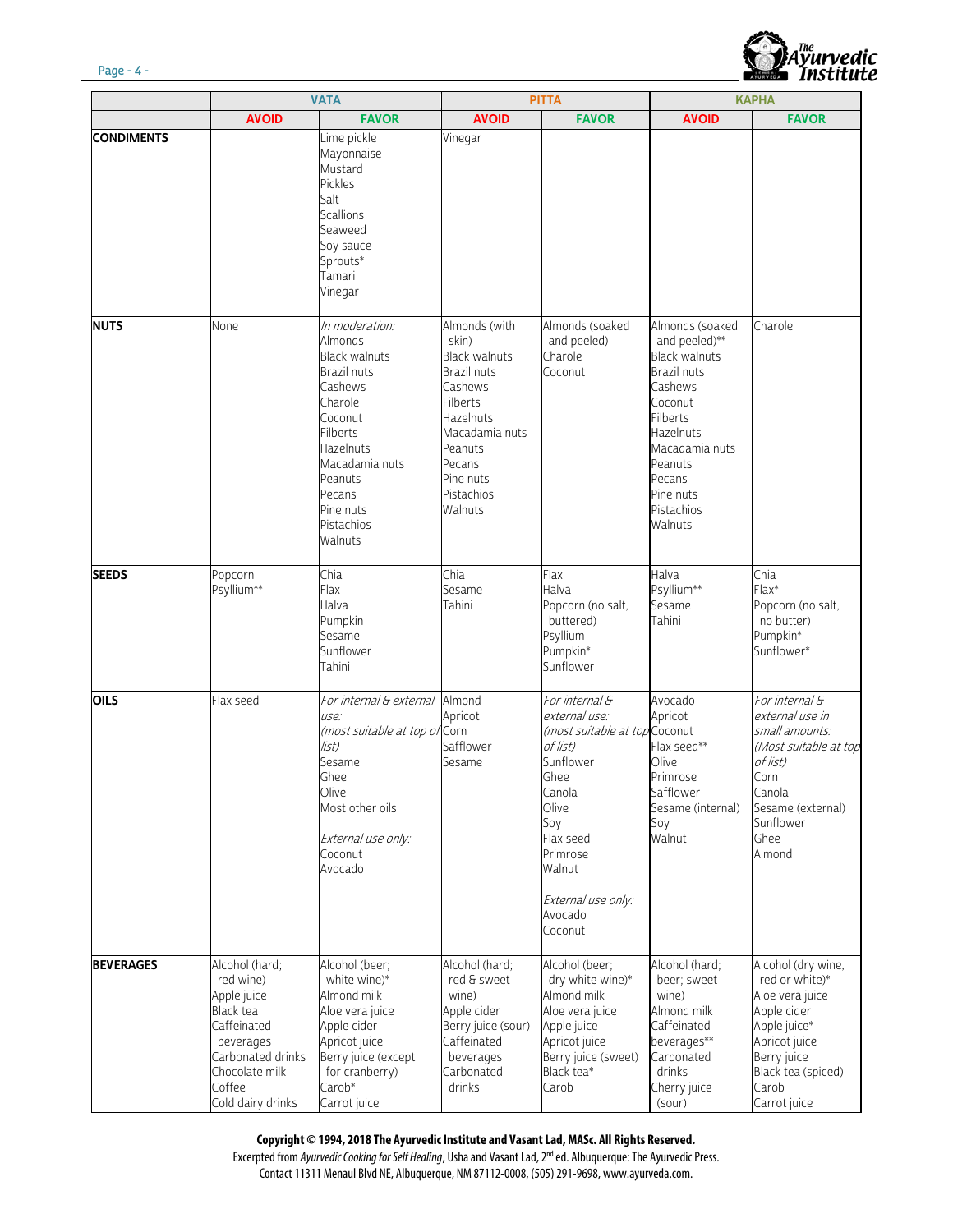

|                    | <b>VATA</b>                                                                                                                                                                                                                                                                                                  |                                                                                                                                                                                                                                                                                                                                                                                                                                                | <b>PITTA</b>                                                                                                                                                                                                                        |                                                                                                                                                                                                                                                                                                                                                                                                                                    | <b>KAPHA</b>                                                                                                                                                                                                                           |                                                                                                                                                                                                                                                                                                                                                                                                                                                                |
|--------------------|--------------------------------------------------------------------------------------------------------------------------------------------------------------------------------------------------------------------------------------------------------------------------------------------------------------|------------------------------------------------------------------------------------------------------------------------------------------------------------------------------------------------------------------------------------------------------------------------------------------------------------------------------------------------------------------------------------------------------------------------------------------------|-------------------------------------------------------------------------------------------------------------------------------------------------------------------------------------------------------------------------------------|------------------------------------------------------------------------------------------------------------------------------------------------------------------------------------------------------------------------------------------------------------------------------------------------------------------------------------------------------------------------------------------------------------------------------------|----------------------------------------------------------------------------------------------------------------------------------------------------------------------------------------------------------------------------------------|----------------------------------------------------------------------------------------------------------------------------------------------------------------------------------------------------------------------------------------------------------------------------------------------------------------------------------------------------------------------------------------------------------------------------------------------------------------|
|                    | <b>AVOID</b>                                                                                                                                                                                                                                                                                                 | <b>FAVOR</b>                                                                                                                                                                                                                                                                                                                                                                                                                                   | <b>AVOID</b>                                                                                                                                                                                                                        | <b>FAVOR</b>                                                                                                                                                                                                                                                                                                                                                                                                                       | <b>AVOID</b>                                                                                                                                                                                                                           | <b>FAVOR</b>                                                                                                                                                                                                                                                                                                                                                                                                                                                   |
| <b>BEVERAGES</b>   | Cranberry juice<br>Iced tea<br>Icy cold drinks<br>Pear juice<br>Pomegranate juice<br>Prune juice**<br>Soy milk (cold)<br>Tomato juice**<br>V-8 Juice                                                                                                                                                         | Chai (hot<br>spiced milk)<br>Cherry juice<br>Grain "coffee"<br>Grape juice<br>Grapefruit juice<br>Lemonade<br>Mango juice<br>Miso broth<br>Orange juice<br>Papaya juice<br>Peach nectar<br>Pineapple juice<br>Rice milk<br>Sour juices<br>Soy milk (hot &<br>well-spiced)*<br>Vegetable bouillon                                                                                                                                               | Carrot juice<br>Cherry juice<br>(sour)<br>Chocolate milk<br>Coffee<br>Cranberry juice<br>Grapefruit juice<br>Iced tea<br>Icy cold drinks<br>Lemonade<br>Papaya juice<br>Pineapple juice<br>Tomato juice<br>V-8 juice<br>Sour juices | Chai (hot, spiced<br>$milk)*$<br>Cherry juice<br>(sweet)<br>Cool dairy drinks<br>Grain "coffee"<br>Grape juice<br>Mango juice<br>Miso broth*<br>Mixed veg. juice<br>Orange juice*<br>Peach nectar<br>Pear juice<br>Pomegranate juice<br>Prune juice<br>Rice milk<br>Soy milk<br>Vegetable bouillon                                                                                                                                 | Chocolate milk<br>Coffee<br>Cold dairy drinks<br>Grapefruit juice<br>Iced tea<br>Icy cold drinks<br>Lemonade<br>Miso broth<br>Orange Juice<br>Papaya juice<br>Rice milk<br>Sour juices<br>Soy milk (cold)<br>Tomato juice<br>V-8 Juice | Chai (hot, spiced<br>$m$ ilk)*<br>Cherry juice<br>(sweet)<br>Cranberry juice<br>Grain "coffee"<br>Grape juice<br>Mango juice<br>Peach nectar<br>Pear juice<br>Pineapple juice*<br>Pomegranate<br>juice<br>Prune juice<br>Soy milk (hot &<br>well-spiced)                                                                                                                                                                                                       |
| <b>HERBAL TEAS</b> | Alfalfa**<br>Barley**<br>Basil**<br>Blackberry<br>Borage**<br><b>Burdock</b><br>Cinnamon**<br>Cornsilk<br>Dandelion<br>Ginseng<br><b>Hibiscus</b><br>Hops**<br>Jasmine**<br>Lemon balm**<br>Mormon tea<br>Nettle**<br>Passion flower**<br>Red clover**<br>Red Zinger**<br>Violet**<br>Yarrow<br>Yerba Mate** | Ajwan<br>Bancha<br>Catnip*<br>Chamomile<br>Chicory*<br>Chrysanthemum*<br>Clove<br>Comfrey<br>Elder Flower<br>Eucalyptus<br>Fennel<br>Fenugreek<br>Ginger (fresh)<br>Hawthorne<br>Juniper berry<br>Kukicha*<br>Lavender<br>Lemon grass<br>_icorice<br>Marshmallow<br>Oat straw<br>Orange peel<br>Pennyroyal<br>Peppermint<br>Raspberry*<br>Rosehips<br>Saffron<br>Sage<br>Sarsaparilla<br>Sassafras<br>Spearmint<br>Strawberry*<br>Wintergreen* | Ajwan<br>Basil**<br>Clove<br>Eucalyptus<br>Fenugreek<br>Ginger (dry)<br>Ginseng<br>Hawthorne<br>Juniper berry<br>Mormon tea<br>Pennyroyal<br>Red Zinger<br>Rosehip**<br>Sage<br>Sassafras<br>Yerba Mate                             | Alfalfa<br>Bancha<br>Barley<br>Blackberry<br>Borage<br>Burdock<br>Catnip<br>Chamomile<br>Chicory<br>Comfrey<br>Dandelion<br>Fennel<br>Ginger (fresh)<br>Hibiscus<br>Hops<br>Jasmine<br>Kukicha<br>Lavender<br>Lemon balm<br>Lemon grass<br>Licorice<br>Marshmallow<br>Nettle<br>Oat Straw<br>Passion flower<br>Peppermint<br>Raspberry<br>Red clover<br>Sarsaparilla<br>Spearmint<br>Strawberry<br>Violet<br>Wintergreen<br>Yarrow | Licorice**<br>Marshmallow<br>Red Zinger<br>Rosehip**                                                                                                                                                                                   | Alfalfa<br>Bancha<br>Barley<br>Blackberry<br><b>Burdock</b><br>Chamomile<br>Chicory<br>Cinnamon<br>Clove<br>Comfrey*<br>Dandelion<br>Fennel*<br>Fenugreek<br>Ginger<br>Ginseng*<br>Hibiscus<br>Jasmine<br>Juniper berry<br>Kukicha<br>Lavender<br>Lemon balm<br>Lemon grass<br>Mormon tea<br>Nettle<br>Passion flower<br>Peppermint<br>Raspberry<br>Red clover<br>Sarsaparilla*<br>Sassafras<br>Spearmint<br>Strawberry<br>Wintergreen<br>Yarrow<br>Yerba Mate |
| <b>SPICES</b>      |                                                                                                                                                                                                                                                                                                              | All spices are good<br>Ajwan<br>Allspice<br>Almond extract<br>Anise<br>Asafoetida (hing)<br>Basil<br>Bay leaf<br>Black pepper                                                                                                                                                                                                                                                                                                                  | Ajwan<br>Allspice<br>Almond extract<br>Anise<br>Asafoetida (hing)<br>Basil (dry)<br>Bay leaf<br>Cayenne<br>Cloves                                                                                                                   | Basil (fresh)<br>Black pepper*<br>Caraway*<br>Cardamom*<br>Cinnamon<br>Coriander<br>Cumin<br>Dill<br>Fennel                                                                                                                                                                                                                                                                                                                        | Salt                                                                                                                                                                                                                                   | All spices are good<br>Ajwan<br>Allspice<br>Almond extract<br>Anise<br>Asafoetida (hing)<br>Basil<br>Bay leaf<br>Black pepper                                                                                                                                                                                                                                                                                                                                  |